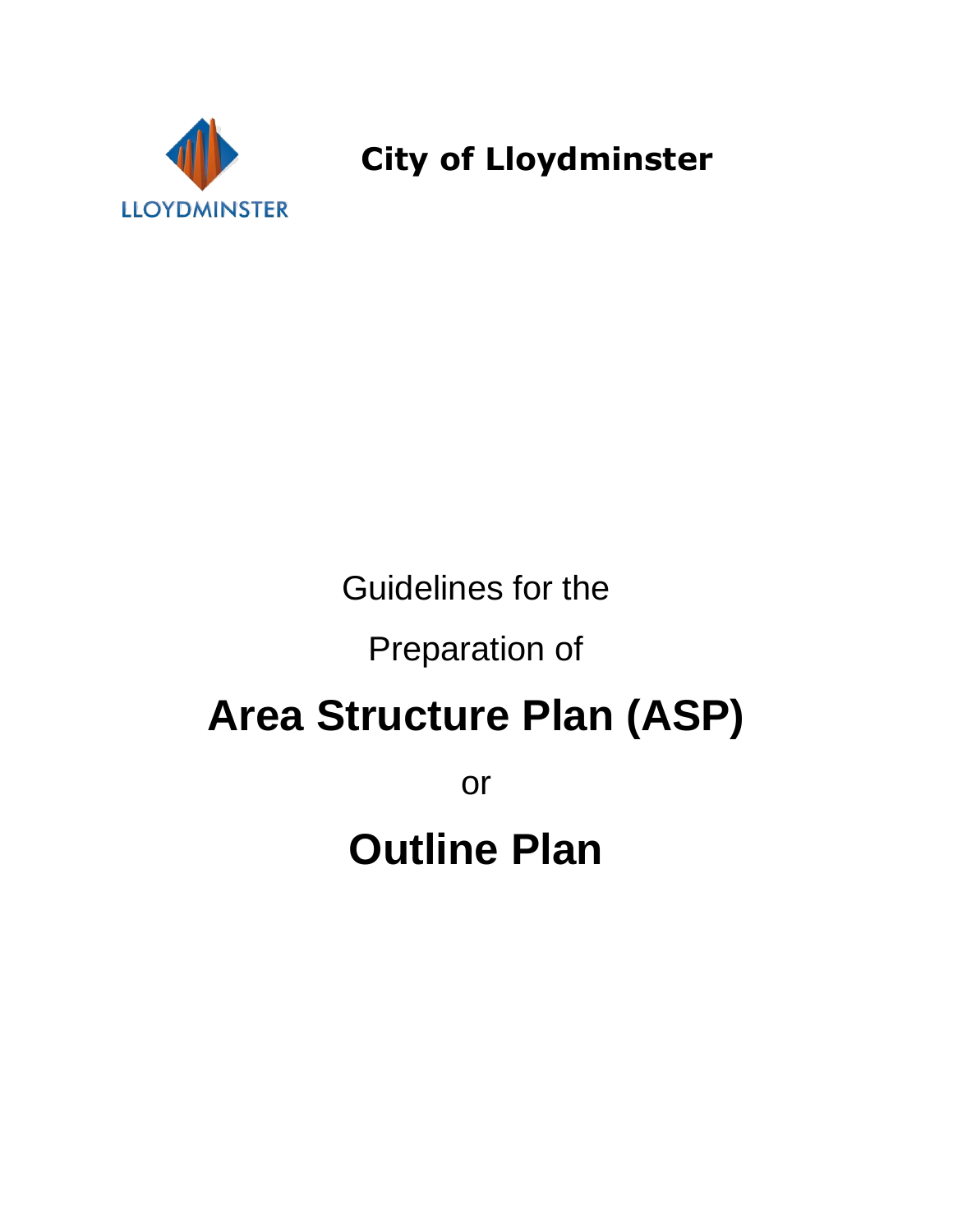# **A. Introduction**

The Municipal Development Plan 2013 (Policy 16.1.4) states that, "*the City shall require Area Structure Plan (ASP) to be prepared and adopted by Council before considering zoning and subdivision in newly developing areas in accordance with the Municipal Government Act and as specified in the City of Lloydminster Guide to the Land Development Process*".

This document lays out the City's processes for the development of previously undeveloped parcels of land, which are equal to or larger than one quarter section (64.7 ha) in size, prior to the subdivision and development of the subject land. The development of parcels less than specified above will *only require* the preparation of an Outline Plan prior to the land being subdivided.

ASPs/Outline Plans provide detailed land use framework to support redistricting and subdivision of new development lands.

These guidelines set out the basic requirements for creating a complete ASP/Outline Plan that meets the City's needs and addresses the following:

- Plan Development Process
- Public Consultation
- Form and Content
- Supporting Documents, and
- Application Submission Requirements.  $1$

l

<sup>1</sup> **NOTE**: If you have questions or need clarification for any matters contained in this Guidelines to the Preparation of Area Structure Plan or Outline Plan please contact the City of Lloydminster Planning Department at 780.874.3700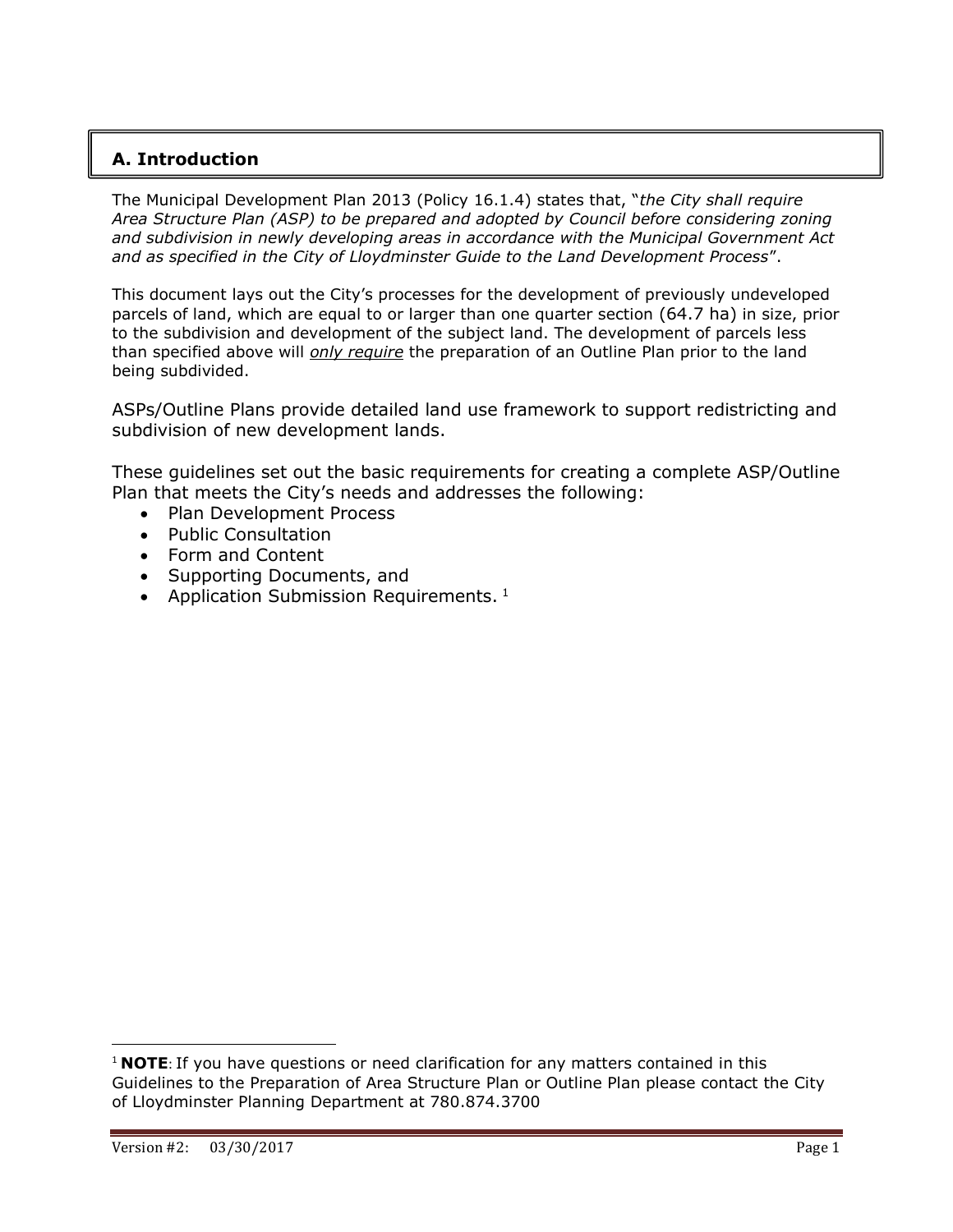# **B. Plan Development Process**

The following outlines the typical process and timing for the development and review of an ASP/Outline Plan.

The ASP process may take between 6 – 12 months to complete and an Outline Plan process may be concluded in 4 – 9 months depending on applicant's response to requests for information and the number of studies required for the Plan.

| Process Steps                   | Process Description                                                                                                                                                                                                                                                                                                                                                                                                                                                                                                                                                                                   |                                     | Timing and Considerations                                                                                                                                                                                                                                               |
|---------------------------------|-------------------------------------------------------------------------------------------------------------------------------------------------------------------------------------------------------------------------------------------------------------------------------------------------------------------------------------------------------------------------------------------------------------------------------------------------------------------------------------------------------------------------------------------------------------------------------------------------------|-------------------------------------|-------------------------------------------------------------------------------------------------------------------------------------------------------------------------------------------------------------------------------------------------------------------------|
| 1. Pre-Application<br>Meeting   | Applicant (landowner/landowner's<br>$\bullet$<br>consultants) approaches City Planning<br>to discuss new development. The City<br>encourages the use of professional<br>consultant services.<br>City will identify key policies related to<br>$\bullet$<br>the project location and the review<br>process.                                                                                                                                                                                                                                                                                            | $\bullet$<br>$\bullet$<br>$\bullet$ | Applicants prepare Plans<br>with their land use/<br>engineering consultants.<br>Timing is set by Applicant.<br>If consultants are not<br>involved a second meeting<br>may be required.                                                                                  |
| 2. Plan Preparation             | Applicants prepare the Plan and all<br>$\bullet$<br>required studies and support<br>information<br>May seek initial comments and advice<br>$\bullet$<br>from municipal staff on concepts as well<br>as collect background information<br>Consult other agencies and groups for<br>$\bullet$<br>required input (e.g. Alberta<br>Transportation if along a highway;<br>school boards, etc.).                                                                                                                                                                                                            | $\bullet$<br>$\bullet$              | Applicants are responsible<br>for the timing of preparation<br>activities.<br>Plan preparation may take<br>several months depending<br>on timing to prepare<br>supporting information.                                                                                  |
| 3. Municipal Review             | Applicant makes application with all<br>$\bullet$<br>required information as a complete<br>package.<br>Municipal planner screens application<br>$\bullet$<br>and if deemed complete circulates it<br>with supporting information to internal<br>departments and external commenting<br>agencies (e.g. neighbouring<br>municipality) for their review and<br>comment.<br>Internal staff meeting to discuss plan<br>$\bullet$<br>and supporting information.<br>Municipal planner collects and provides<br>$\bullet$<br>a single set of written comments to the<br>Applicant that need to be addressed. | $\bullet$<br>$\bullet$              | Referral/circulation<br>responses are typically<br>requested within 30 days<br>after a complete application<br>is distributed.<br>The Applicants may expect<br>6-8 weeks from application<br>acceptance to receive<br>coordinated response to and<br>their consultants. |
| 4. Review Municipal<br>Comments | Applicants review municipal comments<br>$\bullet$<br>and respond to the municipal planner to<br>discuss comments and possible<br>revisions.                                                                                                                                                                                                                                                                                                                                                                                                                                                           | $\bullet$                           | Typically 2 to 4 weeks after<br>comments are received by<br>Applicant.                                                                                                                                                                                                  |
| 5. Public Open<br>House         | Applicant hosts a public open house to<br>$\bullet$<br>describe proposed development and<br>seek input.<br>Municipal staff attend to observe and<br>$\bullet$<br>assist with questions                                                                                                                                                                                                                                                                                                                                                                                                                | $\bullet$                           | Depending on the nature of<br>the comments from<br>municipal staff this step may<br>take place before any<br>revisions are made to the<br>outline plan                                                                                                                  |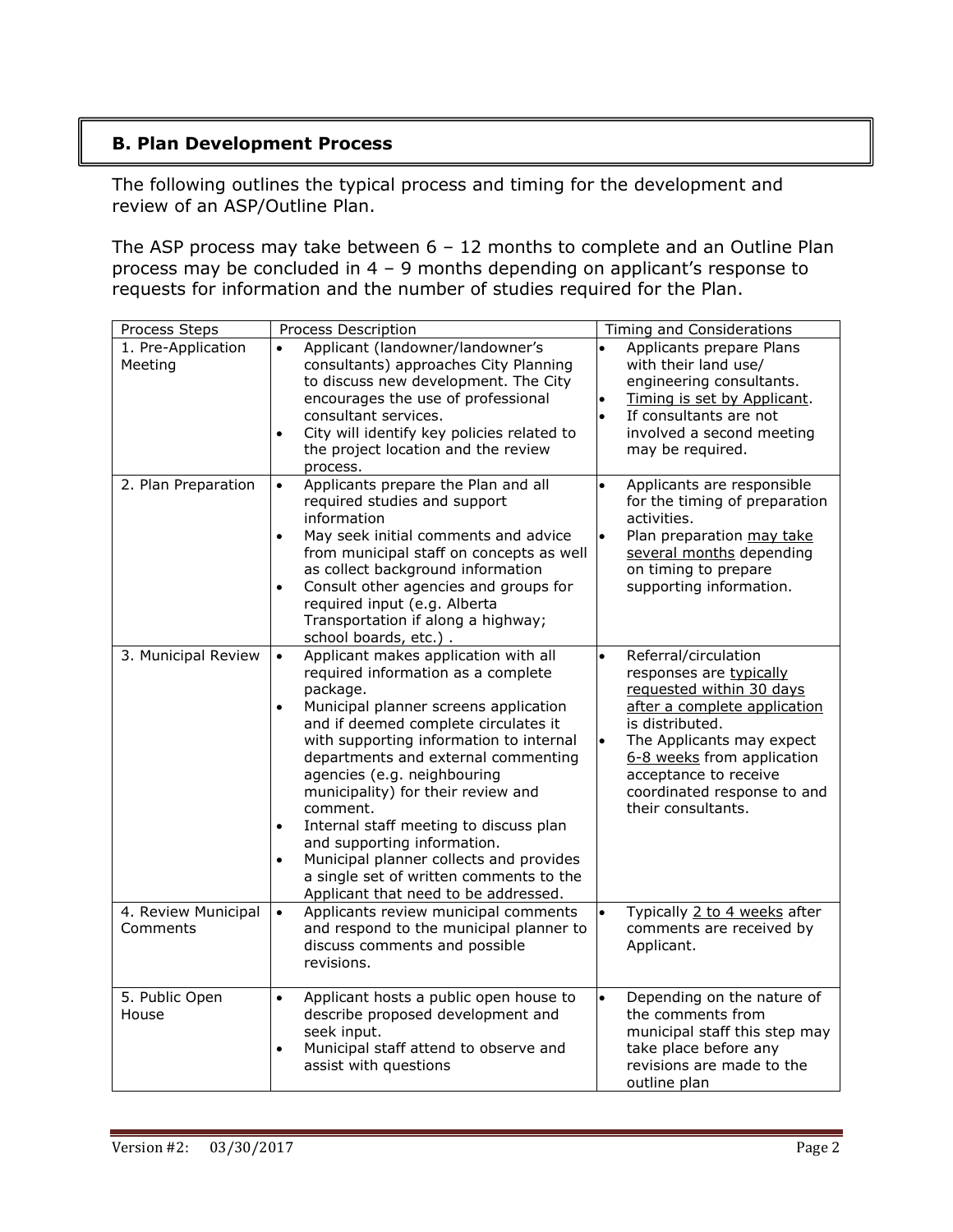|                                                            | Landowner prepares a summary of<br>$\bullet$<br>comments and provides to the<br>municipal planner.<br>Need for plan changes in response to<br>٠<br>input discussed with municipal planner.                                                                                                                                                                                                                                                                              |           | Approximately 30 days to<br>advertise, host and give<br>time for comments to be<br>submitted.                                                                                                                   |
|------------------------------------------------------------|-------------------------------------------------------------------------------------------------------------------------------------------------------------------------------------------------------------------------------------------------------------------------------------------------------------------------------------------------------------------------------------------------------------------------------------------------------------------------|-----------|-----------------------------------------------------------------------------------------------------------------------------------------------------------------------------------------------------------------|
| 6. Plan Refinement                                         | Applicant makes agreed revisions to the<br>$\bullet$<br>Plan and prepares any additional<br>support information that is required.<br>Revised Plan and information provided<br>٠<br>to the municipal planner.                                                                                                                                                                                                                                                            | ١.        | Applicant determines the<br>length of time to make<br>revisions which is influenced<br>by comments and/or<br>required studies.                                                                                  |
| 7. Municipal Review                                        | Municipal planner and other department  .<br>$\bullet$<br>staff as needed review the revised<br>material against previous comments<br>and identify any new issues stemming<br>from changes.<br>Revisions to address external agency<br>$\bullet$<br>comments will require re-circulation to<br>those specific agencies.<br>Determine the need to repeat this step<br>٠<br>for further revisions and additional<br>submissions (repeat steps 4, 6 and 7 as<br>needed).   |           | Allow approximately 2<br>weeks to review and for<br>internal consultations with<br>affected departments.<br>Resolution of external<br>agency comments will likely<br>require additional time, say<br>4-6 weeks. |
| 8. Public Hearing &<br>Council Adoption by<br><b>Bylaw</b> | Municipal planner prepares a<br>$\bullet$<br>recommendation report and resolution<br>to adopt the Plan for the Council<br>agenda.<br>A public hearing is advertised for the<br>$\bullet$<br>Plan and held before Council's agenda<br>item for making resolution on the Plan.<br>Required Land Use Bylaw amendment<br>٠<br>and any other required bylaw<br>amendments (e.g. MDP) prepared by<br>the applicant may be processed<br>concurrently by the municipal planner. | $\bullet$ | Approximately 2 weeks.<br>Precise timing depends on<br>scheduled Council meeting<br>dates. Allow $6 - 8$ weeks.                                                                                                 |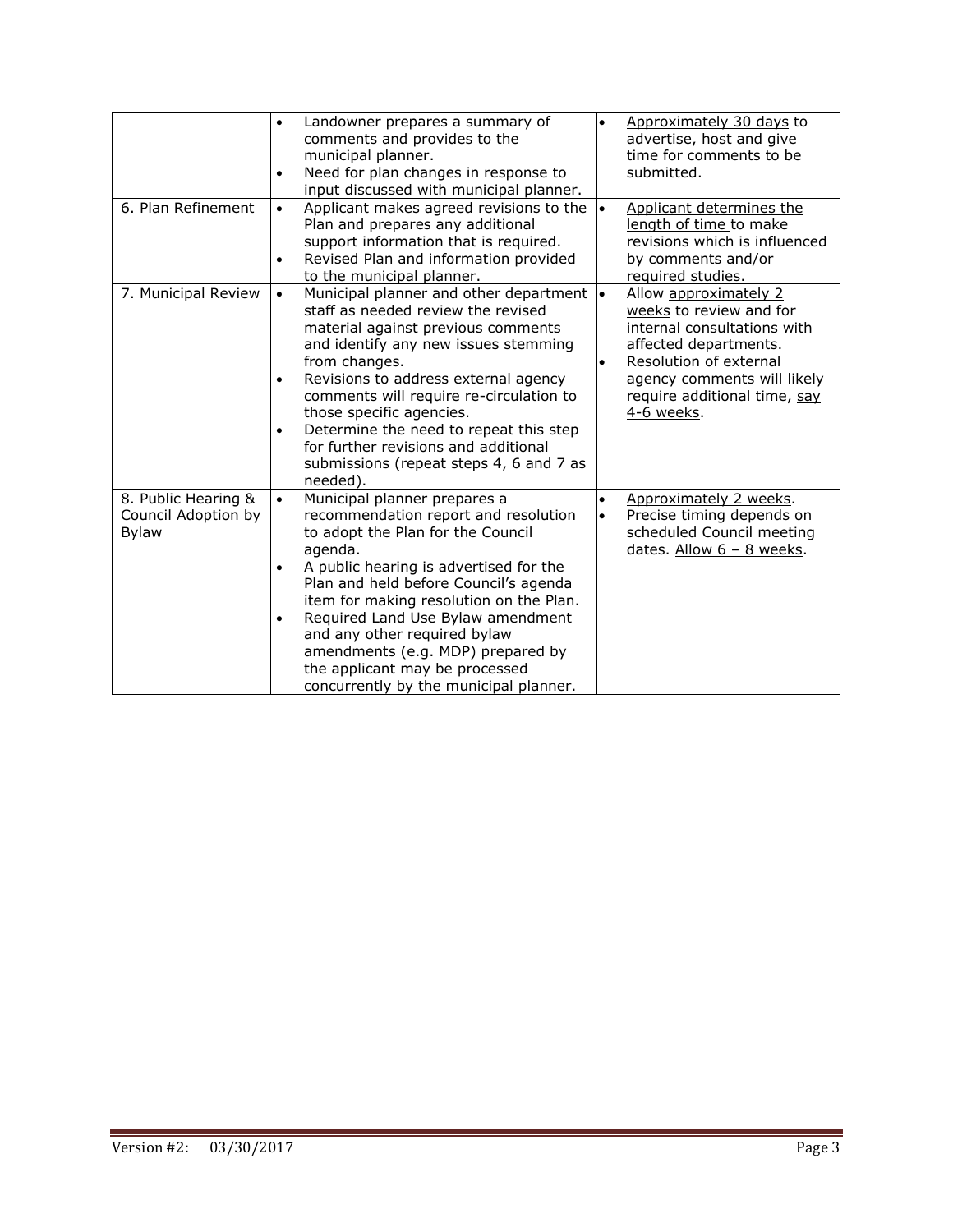# **C. Public Consultation**

Public consultation allows planning intentions to be known and reviewed prior to decisions being made by Council. A Plan requires the following consultation:

- An applicant-led and advertised public open house to inform and receive comments on the proposed Plan from interested parties/proponents. The City will be invited to attend and be provided a written summary of attendees
- The proponent will make available to the Planning and Development Department a summary of comments received from the public consultation.
- Efforts should be made during the Plan design process to involve other landowners where the plan's proponent is not the sole landowner.
- A duly advertised Public Hearing prior to Council's debate to provide opportunity for receiving comments from interested parties.
- A copy of the Plan must be made available for review by interested parties at least three weeks prior to a Public Hearing.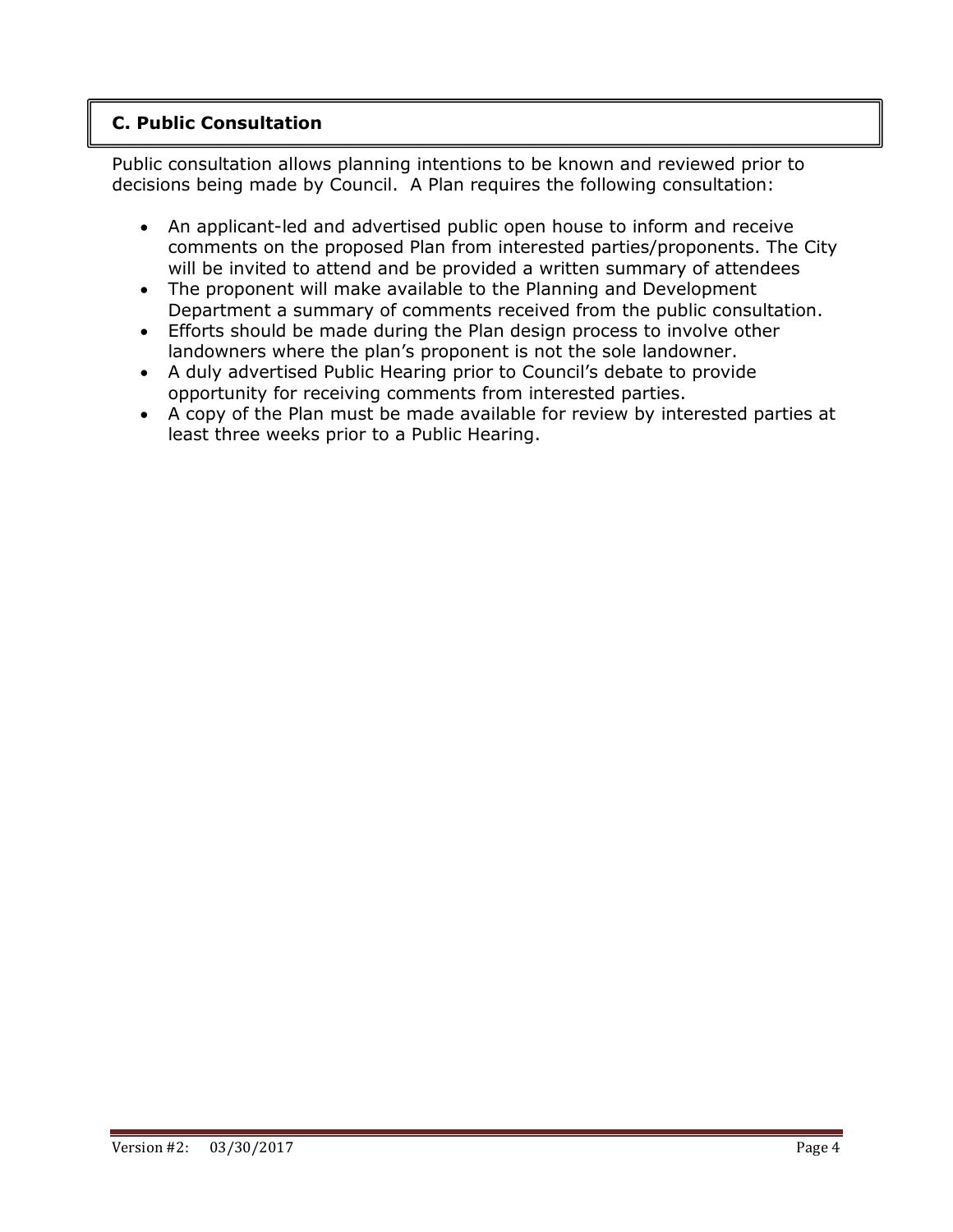# **D. Form and Content**

A Plan must adhere to the following report format and contents:

# **1.0 Introduction**

#### **1.1 Purpose**

Define in a few sentences the purpose of the plan in the context of its planning and engineering details and how it helps to implement the policies of the Municipal Development Plan (MDP).

#### **1.2 Background**

Provide a concise statement of any relevant background information that would explain the overall development in context of the plan area and the municipality.

#### **1.3 Location**

Provide a description of the Plan area's location and figure(s) showing the location, boundary, land area (size), and legal description of the Plan area.

#### **1.4 Land Ownership**

Provide a brief summary table and corresponding figure identifying private and public landownership within the Plan area. Example summary table:

| Landowner | Legal Description | Hectares   Acres |  |
|-----------|-------------------|------------------|--|
|           |                   |                  |  |
|           |                   |                  |  |
|           |                   |                  |  |
|           |                   |                  |  |

# **1.5 Public Consultation**

Summarize public and stakeholder consultation that has occurred in the development of the ASP/Outline Plan and include how these consultations have been considered and/or incorporated within the Plan's development.

# **2.0 Statutory Compliance**

This section explains the statutory planning that enables and directs the Plan.

# 2.1 **Area Structure Plan (ASP)**

Describe any existing plans and identify relevant ASP planning policies that give direction for the development of this Plan. Where an ASP is not in place the Plan should include additional planning background and policy connecting it to the Municipal Government Act, Municipal Development Plan, and other relevant planning policy.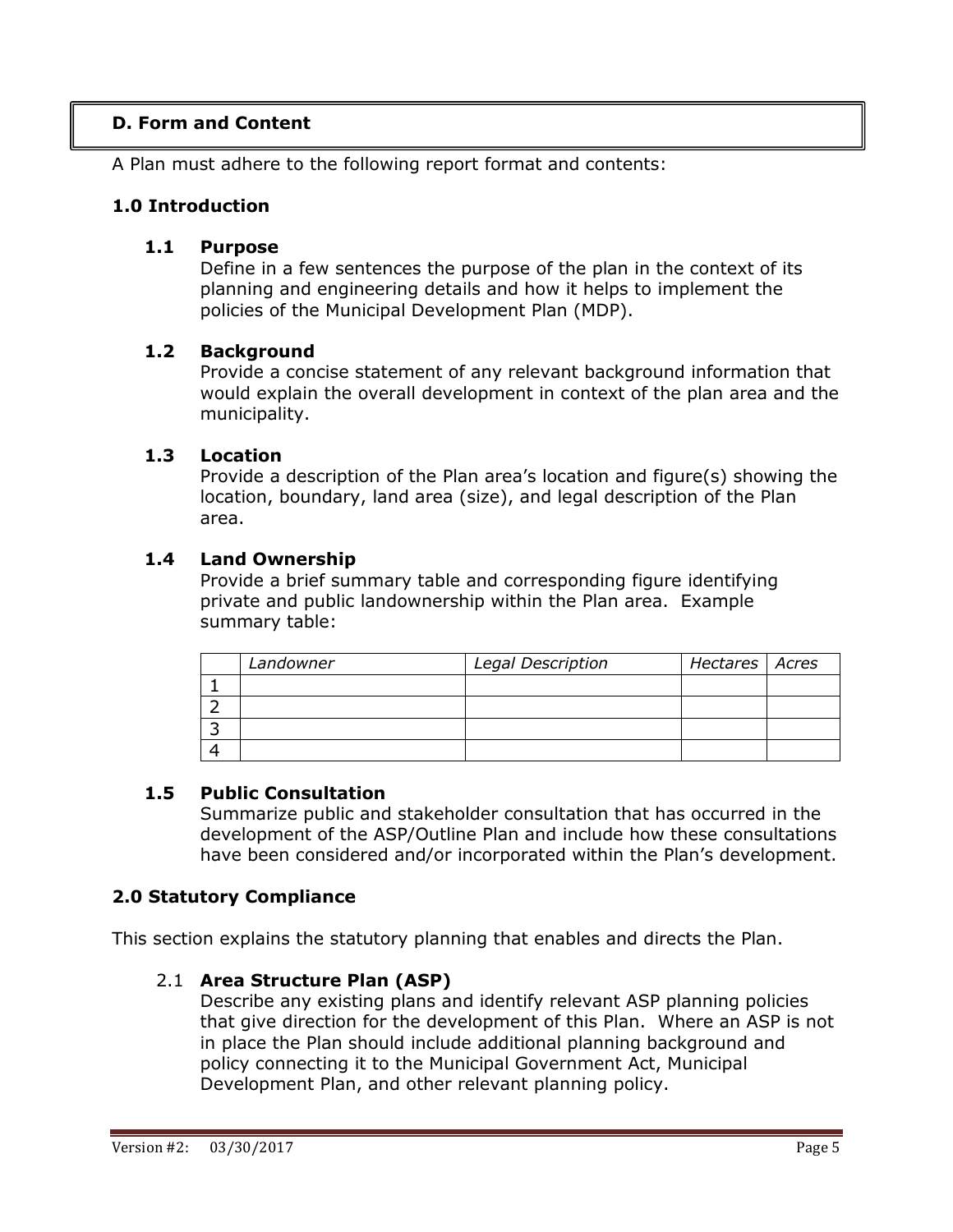# 2.2 **Outline Plan**

Describe the Plan in relation to existing ASP. For example: "*the Outline Plan provides a detailed land use, population density, sequencing of development, and servicing framework for the implementation of a portion of an Area Structure Plan*".

# 2.3 **Land Use Bylaw**

Describe briefly how the City's Land Use Bylaw works in conjunction with the ASP/Outline Plan to implement the future subdivision and development intended by the Plan.

# 2.4 **Other Planning Policy**

Describe any other relevant planning policy that influences the ASP/Outline Plan (i.e. intermunicipal plans, federal or provincial plans, transportation and servicing plans, urban design plans, sustainability plans, etc.).

# **3.0 Site Context and Development Considerations**<sup>2</sup>

Identify and briefly explain the existing physical characteristics, built environment, and natural features within the Outline Plan area to identify the pre-development attributes that may influence land development. Where possible site identified considerations should be located on an existing conditions figure and be summarized based on field observations and studies (i.e. Supporting Documents) in the following sections:

- 3.1 *Surrounding Uses*: Briefly describe existing land uses & developments abutting the Plan's edges.
- 3.2 *On-Site Uses*: Briefly describe existing land uses & developments within the Plan Area.
- 3.3 *Topography*: high/low areas, slopes, top of bank, vistas, etc. (Surveyed Contours).
- 3.4 *Natural & Ecological Areas*: wetlands, creeks, wildlife corridors, trees/vegetation, etc. (Biophysical Assessment).
- 3.5 *Historical and/or Archeological Resources:* Briefly describe existing historical/archeological resources within the Plan Area.
- 3.6 *Transportation Systems*: Identify the location of existing roads and accesses, railways, airfields, etc.
- 3.7 *Infrastructure*: Identify existing nearby municipal utilities, telecom, power, etc.
- 3.8 *Soil Characteristics*: Briefly describe the soil types and composition, as well as its suitability for development, water table, etc. (Geotechnical & Hydrological Assessments).

l

<sup>2</sup> **NOTE**: Supporting Documents that provide information on the existing site features should be referred to in the applicable subsection, but the full study should be submitted separately (i.e. do not include in the plan or as an Appendix to the plan).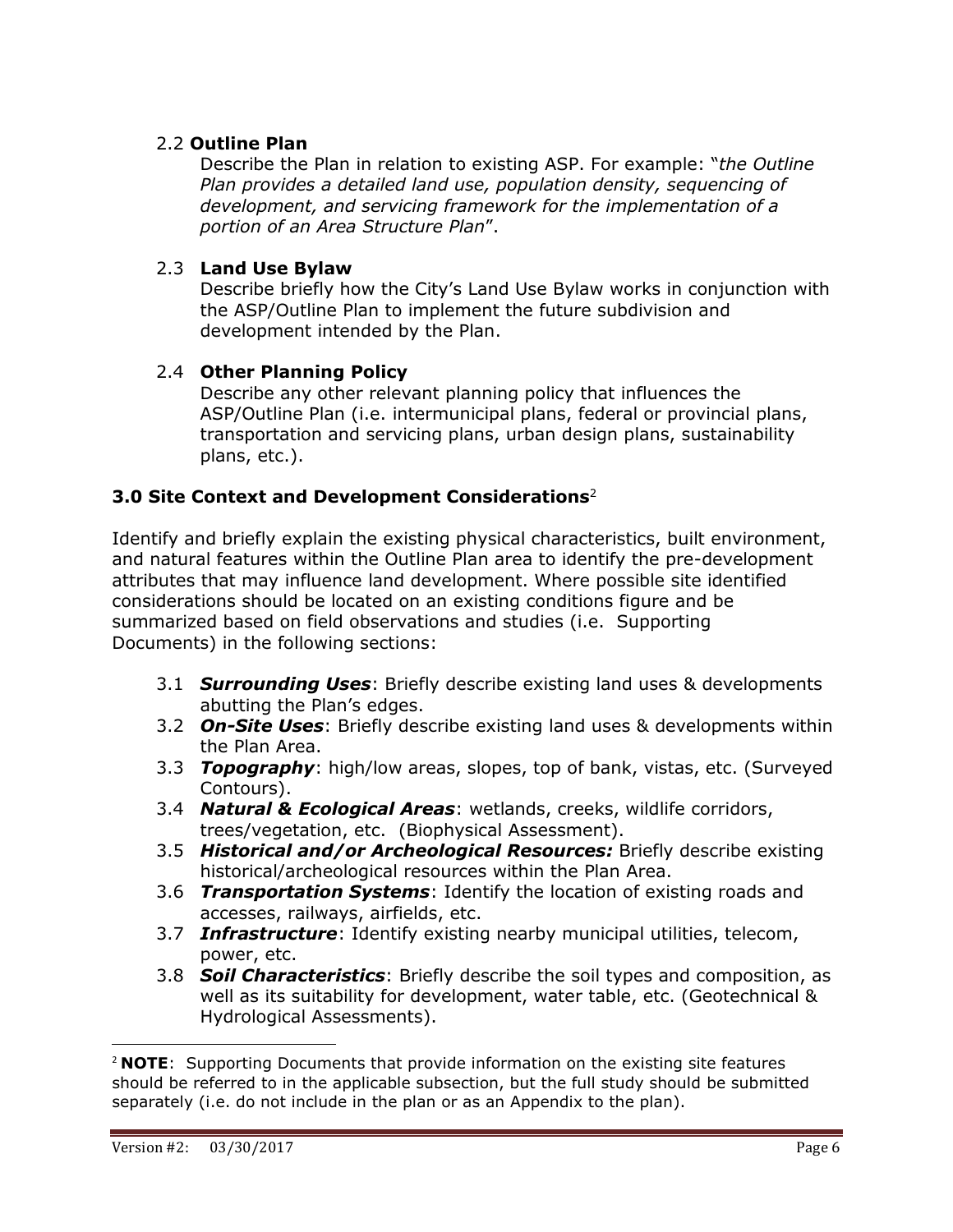- 3.9 *Contamination*: Describe any incidence of site contamination and whether it would require further Environmental Site Assessments beyond a Phase 1 Assessment).
- 3.10 *Natural Resource Facilities*: Identify and document any active & abandoned wells, lease sites and access roads, processing facilities, and pipelines, etc.
- 3.11 *Other Considerations*: identify and briefly explain any other relevant design considerations applicable to the development of the subject site.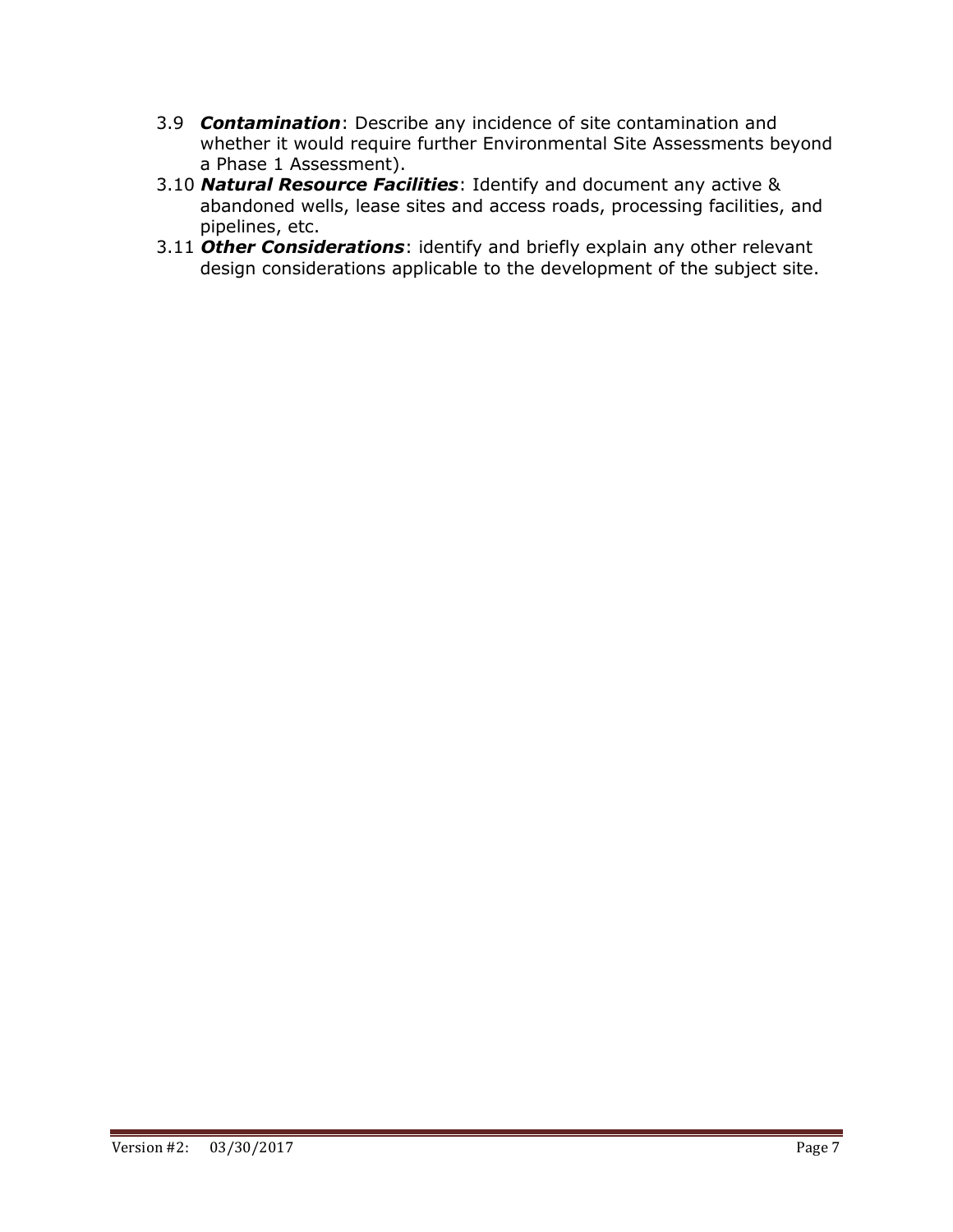# **4.0 Development Concept**

#### 4.1 **Vision**

Provide a short, concise vision statement that reflects the desired future reality intended by the Plan considering land use, development, and community perspectives.

# 4.2 **Development Objectives**

Provide statements that outline the development objectives that support achievement of the Plan's vision. These statements should reference planning polices established in the City of Lloydminster's Municipal Development Plan, and existing Area Structure Plans.

Development objectives should address (where applicable) the following aspects of the Plan:

- general objectives(i.e. area wide objectives),
- residential development objectives,
- commercial development objectives,
- accesses & egresses,
- site drainage/stormwater management objectives,
- parks and open space development objectives,
- institutional development objectives,
- sustainability objectives,
- urban design objectives, and
- landscaping strategy, etc.

#### 4.3 **Land Use Concept**

Provide an overview of how the Plan's Land Use Concept assists in achieving the Plan's vision through the proposed patterns of land use development and consistent with existing planning policies or adjacent developments, and the natural environment. A table containing summary statistics must be provided that defines the Land Use Concept's expected land use areas, population and residential dwelling densities.

The following land use categories should be included for ASPs intended for the development of a residential community:

#### 4.3.1 **Residential**

Provide explanation for each residential category; what the Plan intends to achieve in matters of design, density, housing types, and neighbourhood integration. Applicable categories would include low, medium, and high density residential uses.

#### 4.3.2 **Commercial**

Provide a category for each identifiable commercial class, and provide understanding on how it contributes to the surrounding community and the neighbourhood concept.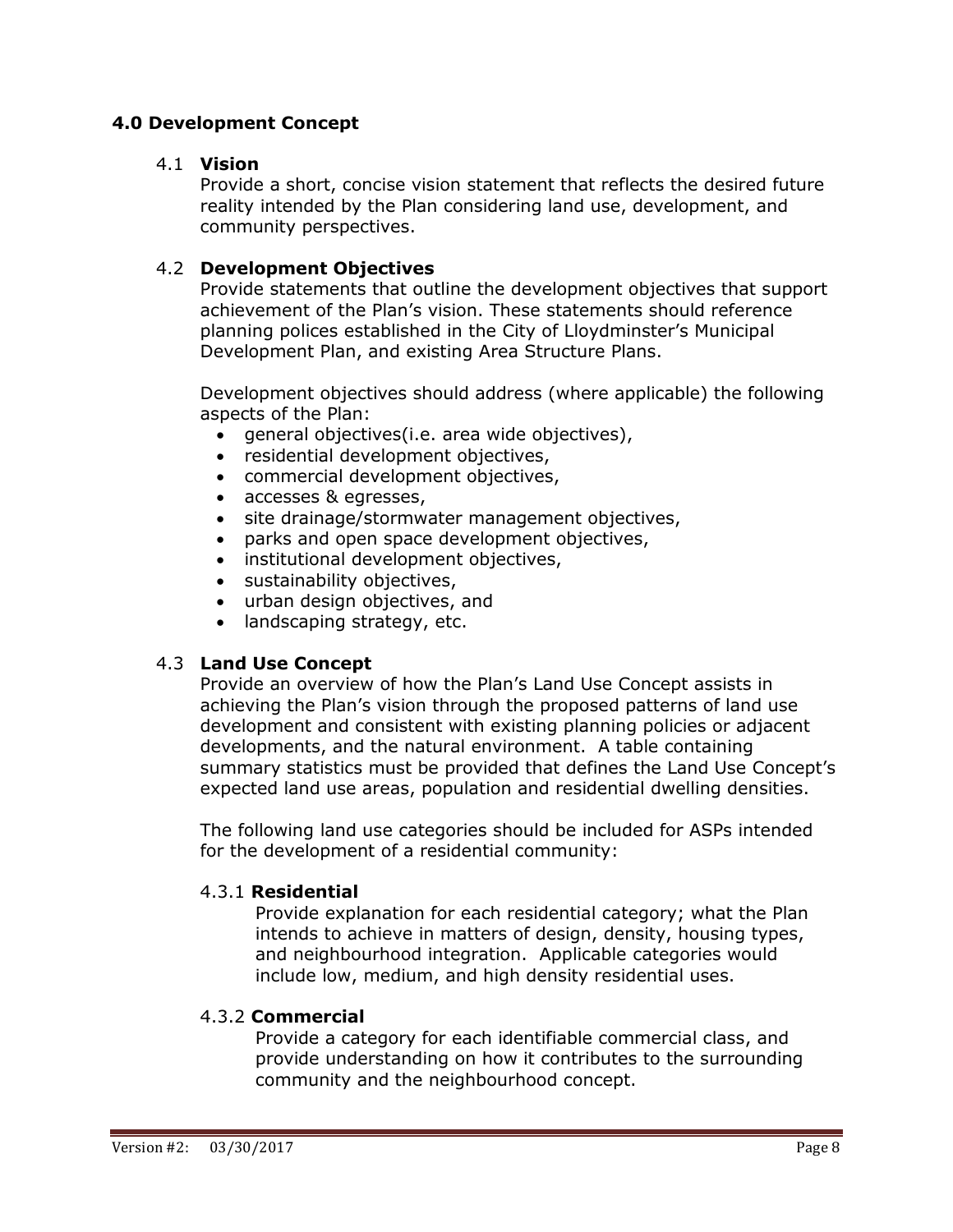# 4.3.3 **Parks & Open Spaces**

Explain how municipal reserves, environment reserves, and other open spaces (i.e. SWMFs, Public Utility Lots, etc.) contribute to recreational opportunities, community character, natural areas retention, and/or parks within the plan area.

# 4.3.4 **Institutional**

Identify the needs and rationale for the number and location of schools, churches, municipal facilities, etc.

# 4.3.5 **Connectivity**

Explain how the roads, transit, and pedestrian linkages work together to provide appropriate connections and transportation options for residents.

# 4.3.6 **Other Categories**

Describe any other applicable land uses (i.e. industrial, mixed use, etc.).

# **5.0 Transportation**<sup>3</sup>

Provide a meaningful explanation regarding how the lands will be serviced by roadways. A figure should be provided. Definition of anticipated road cross-sections, alignments, and capacities must be confirmed in a Traffic Impact Assessment (TIA).

The following categories should be included:

# 5.1 **Roadways**

Provide an explanation and a figure defining the general alignment of arterial roads included within the Plan area and/or arterial road access connecting to area roads. Locate and provide an explanation of how the area's collector roads will function in the Plan area. The local road network should be shown on the Transportation figure; however, it should be noted that these local roads are subject to change based on detailed subdivision design.

# 5.2 **Pedestrian Linkages**

Provide an explanation regarding pedestrian walkability and connectivity within the Plan area. All trail network connections and pathway design configurations (i.e. width, materials, usage, etc.) must be defined and mapped.

 $\overline{a}$ 

<sup>&</sup>lt;sup>3</sup> **NOTE**: The scope of work (i.e. level of detail) required for the Traffic Impact Assessment shall be confirmed with Development Services and be undertaken by an authorized professional.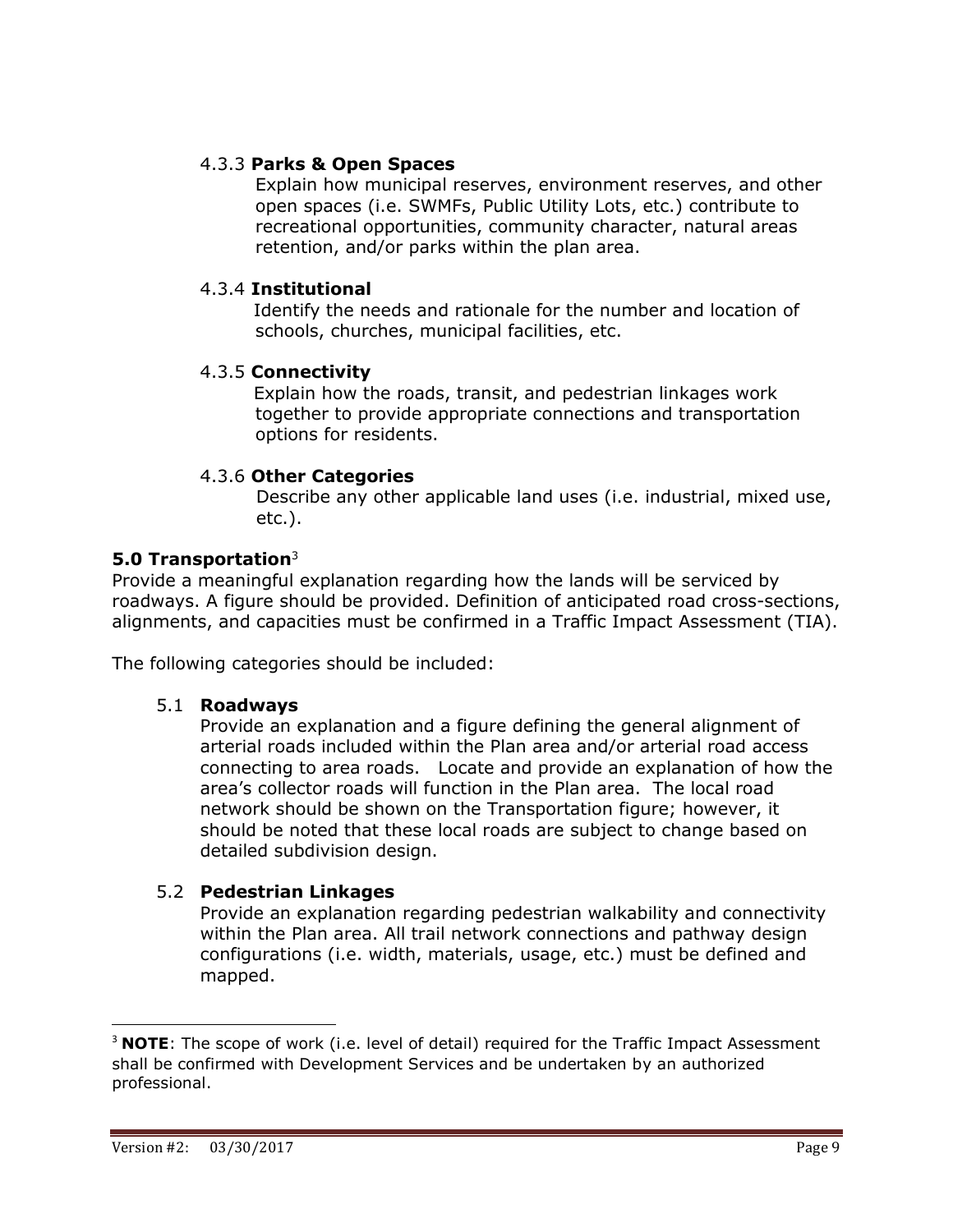#### **6.0 Servicing**

Provide a meaningful explanation regarding how the lands will be serviced by municipal utilities and include separate figures for sanitary, water, and stormwater management plans. The servicing assumptions will be based on required preliminary engineering review (*see Supporting Documents*) and details will be provided in each category as defined below:

#### 6.1 **Sanitary Sewer**

Explain and map how the area will be connected and serviced with municipal sanitary sewer, including information on sewer main routing, flow direction, pipe sizes, and lift stations, etc.

#### 6.2 **Water**

Define and map how the area will be to be connected and serviced with municipal water including information on water main routing, flow direction, and pipe sizing and design assumptions.

#### 6.3 **Stormwater Management**

Define and map how stormwater drainage will be collected, stored, and released for the development area, in context of the City's design standards and provincial requirements.

#### 6.4 **Shallow Utilities**

Briefly confirm if the area is in proximity to extendable local franchise utilities (i.e. gas, electricity, telecom, etc.).

# **7.0 Implementation and Staging**

This includes a description of how the development will be implemented. Provide a figure that shows the intended phases of development based on the connection to roads, services, and market considerations.

# **8.0 Appendix**

The ASP/Outline Plan appendix may include the following:

- 8.1 Land Use and Population Statistics;
- 8.2 Student Generation Statistics (for the location of schools);
- 8.3 Maps showing:
	- 8.3.1 Location
	- 8.3.2 Landownership
	- 8.3.3 Existing Conditions
	- 8.3.4 Land Use Concept
	- 8.3.5 Transportation Concept
	- 8.3.6 Sanitary Sewer Servicing Concept
	- 8.3.7 Water Servicing Concept
	- 8.3.8 Stormwater Management Concept
	- 8.3.9 Development Staging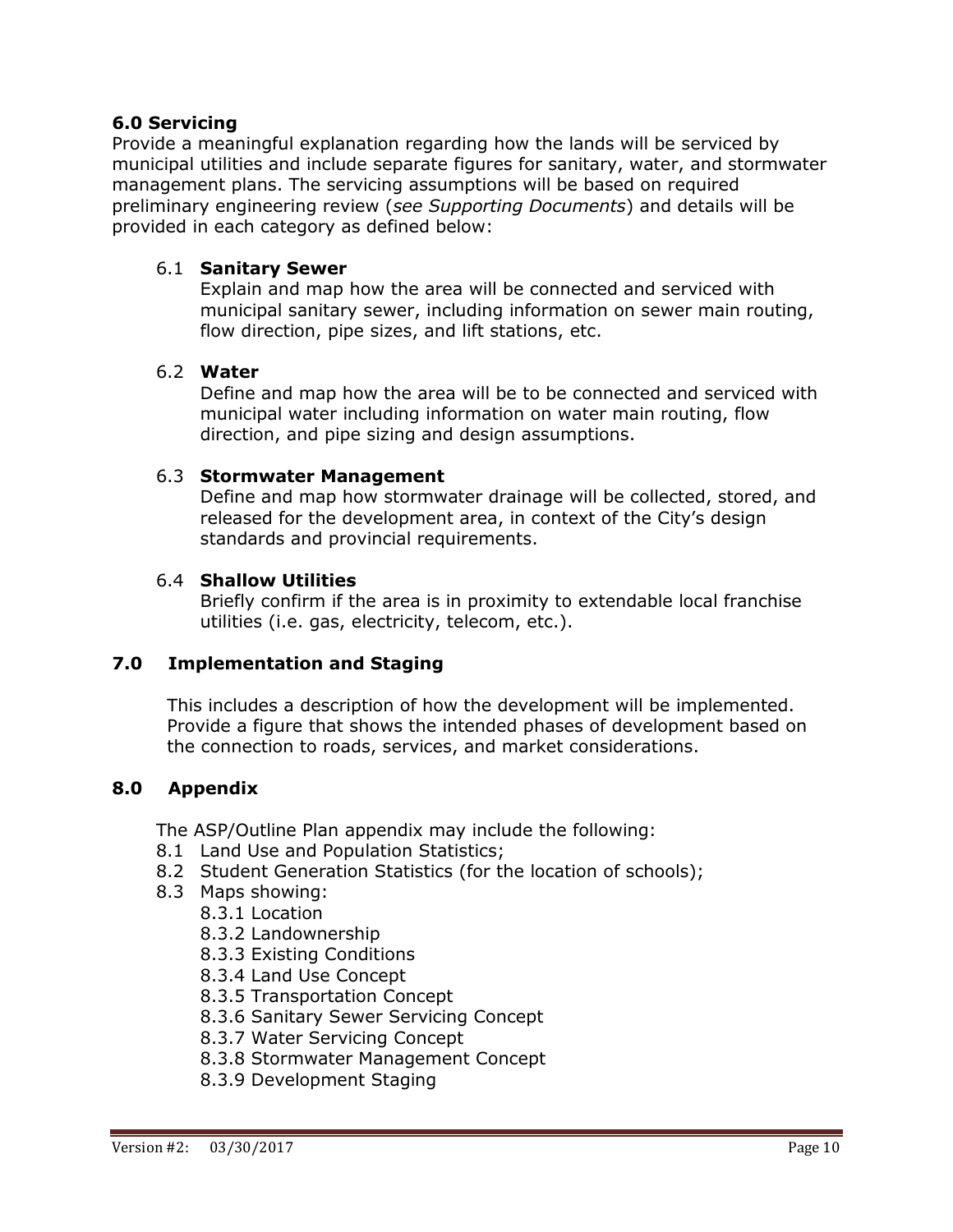# **E. Supporting Documents**

In the preparation of an Area Structure Plans or Outline Plan prior to the redistricting and subdivision processes, additional/supporting documents may be required. These documents are intended to fully define and provide all necessary supportive information to the City in the review of the Plan and to confirm the rationales for engineering design assumptions. It will also assist the City to determine if more detailed planning and engineering design is required.

The following technical studies are required to support the review and approval of proposed Plans:

- Environmental Site Assessment Phase 1
- Geotechnical Investigation
- Biological Resource Inventory and Assessment
- Traffic Impact Assessment
- Stormwater Management Plan
- Heritage Resource Review, where identified
- Any other required technical study as defined by the City's Planning and Development Departments.

It is expected that authorized representatives of landowners, such as engineers, architects or other certified technical professionals, would coordinate with the City's Planning and Development Department regarding the contents and level of detail required in each individual study to support a Plan's Land Use and Servicing concepts.